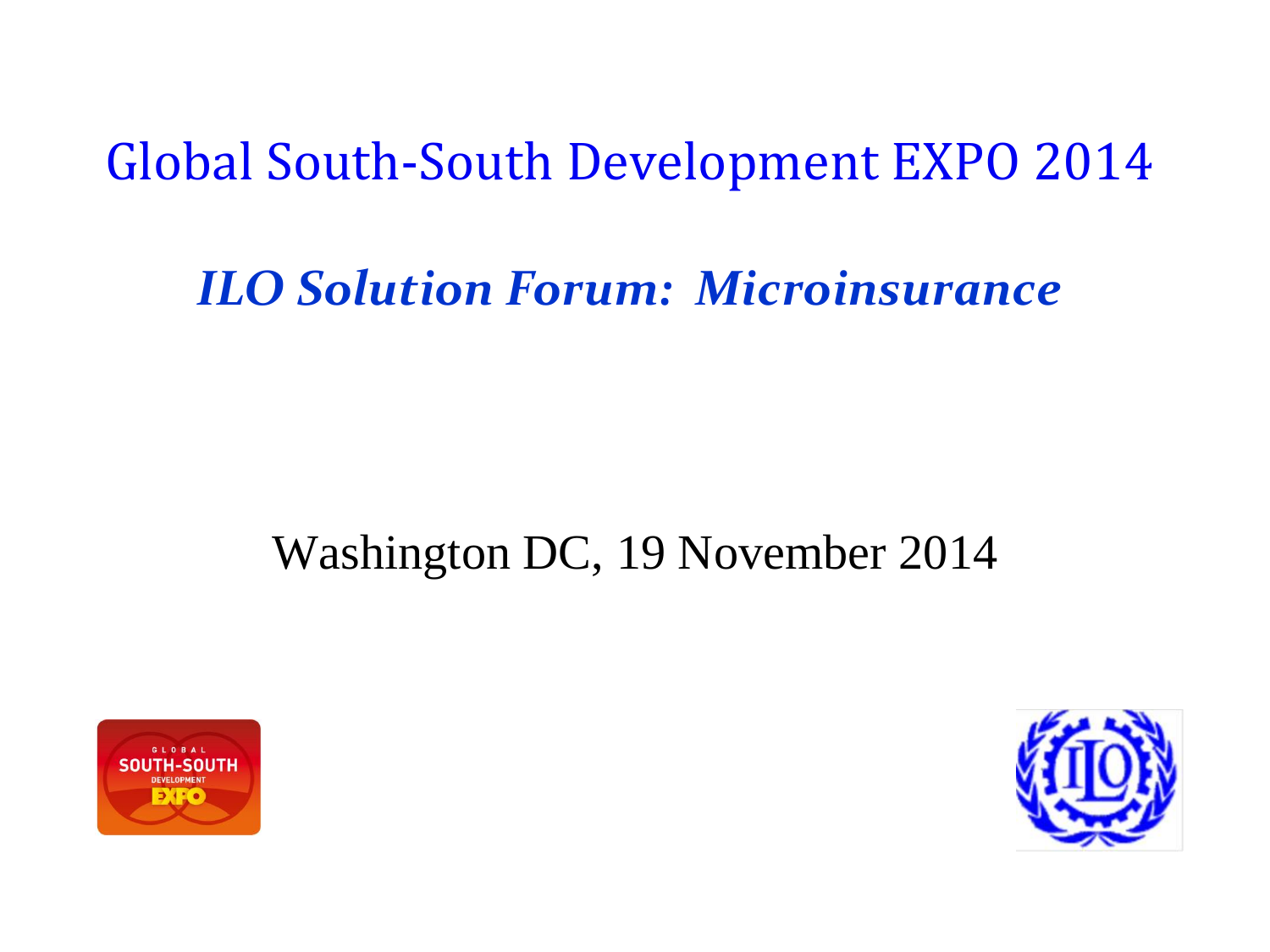# What do the working poor need?

- Opportunity: government policy, action
- Organisation: Co-ops, MFIs, Insurers
- Skills, enterprise management, coop management
- Financial Inclusion:
	- Financial literacy
	- Saving for asset building
	- Access to credit and insurance, not grants
	- Access to markets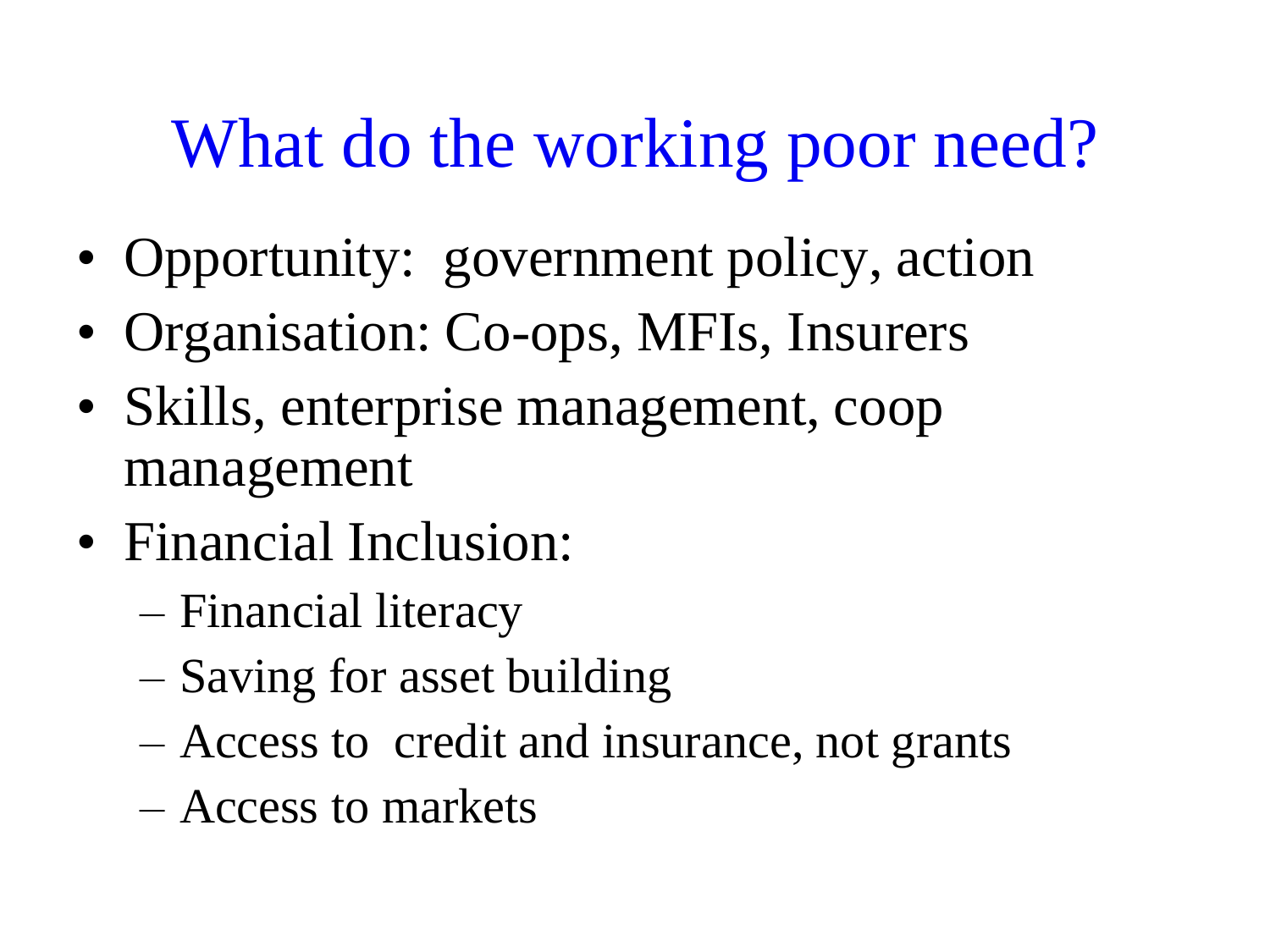#### **Microinsurance**

- Protects low income households and entreprises against economic losses arising from illness, death, accident, disability, loss of assets; loss of crops and livestock, at affordable cost
- Microinsurance serves as collateral for lending to low income borrowers; Protects lenders against risk of unpaid debts
- Enables low income businesses of youth and women to succeed without fear of enterprise risks
- Helps in savings mobilization for development by covering shocks that force the poor to cash their savings and sell assets.
- Formalizes traditional funeral and social insurance schemes with efficiency and reduced cost.
- When combined with enterprise development and cooperatives, it becomes a powerful tool for sustainable MSE business development and job creation.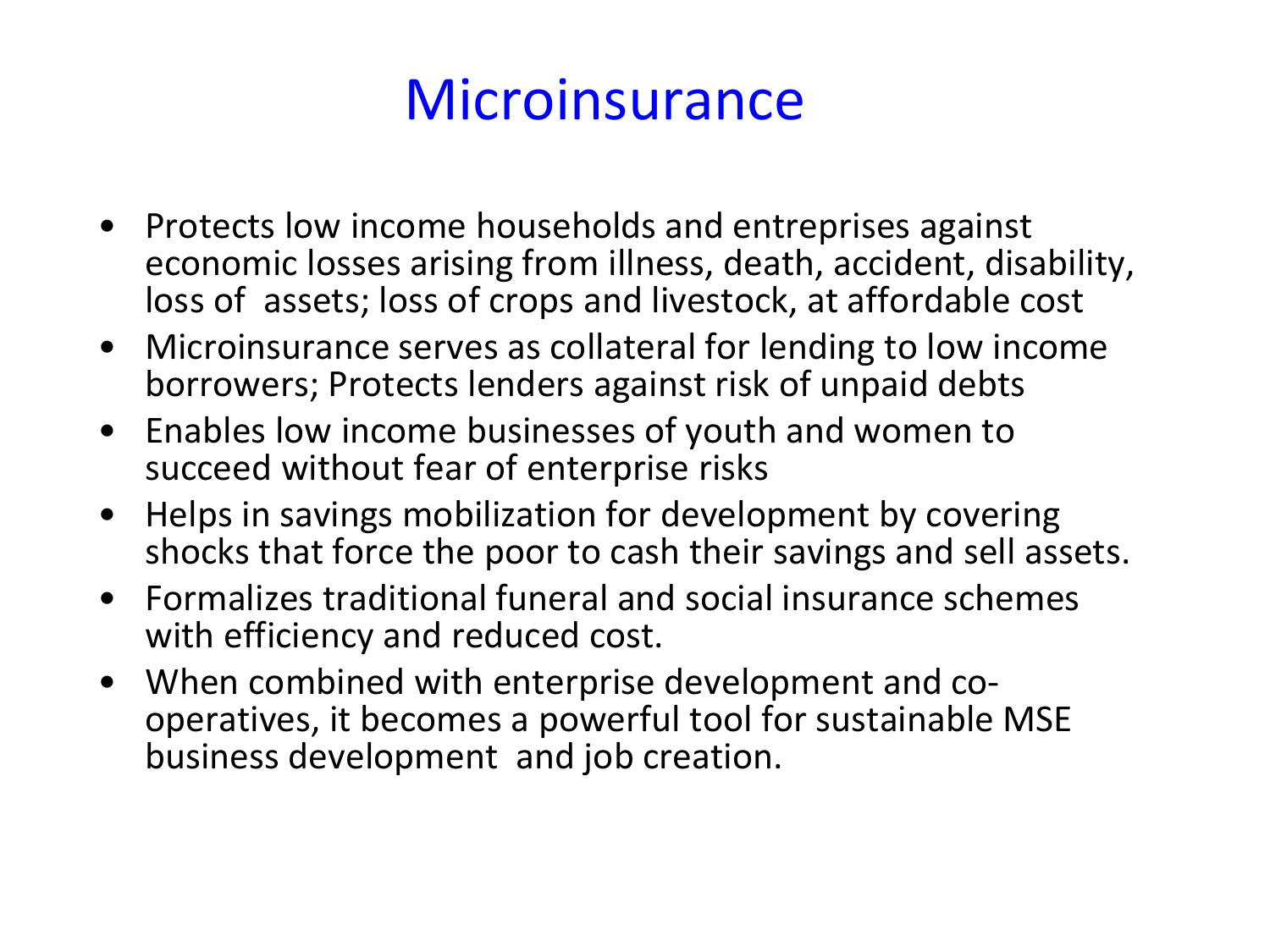# ILO's interest in microinsurance

The ILO is concerned about:

- The promotion of decent work: more and better jobs
- The availability of social protection for workers and their families
- The impact of financial polices on social justice, i.e. toward more inclusive financial markets
- Security and dignity of the working poor who face the risk of illness, death, disability and loss of assets by natural and other causes.
- IlO's Enterprises activities in COOP, Social Finance and Microinsurance provide the essential building blocks to empower low income people to achieve the above goals and get out of poverty through sustainable micro and small businesses.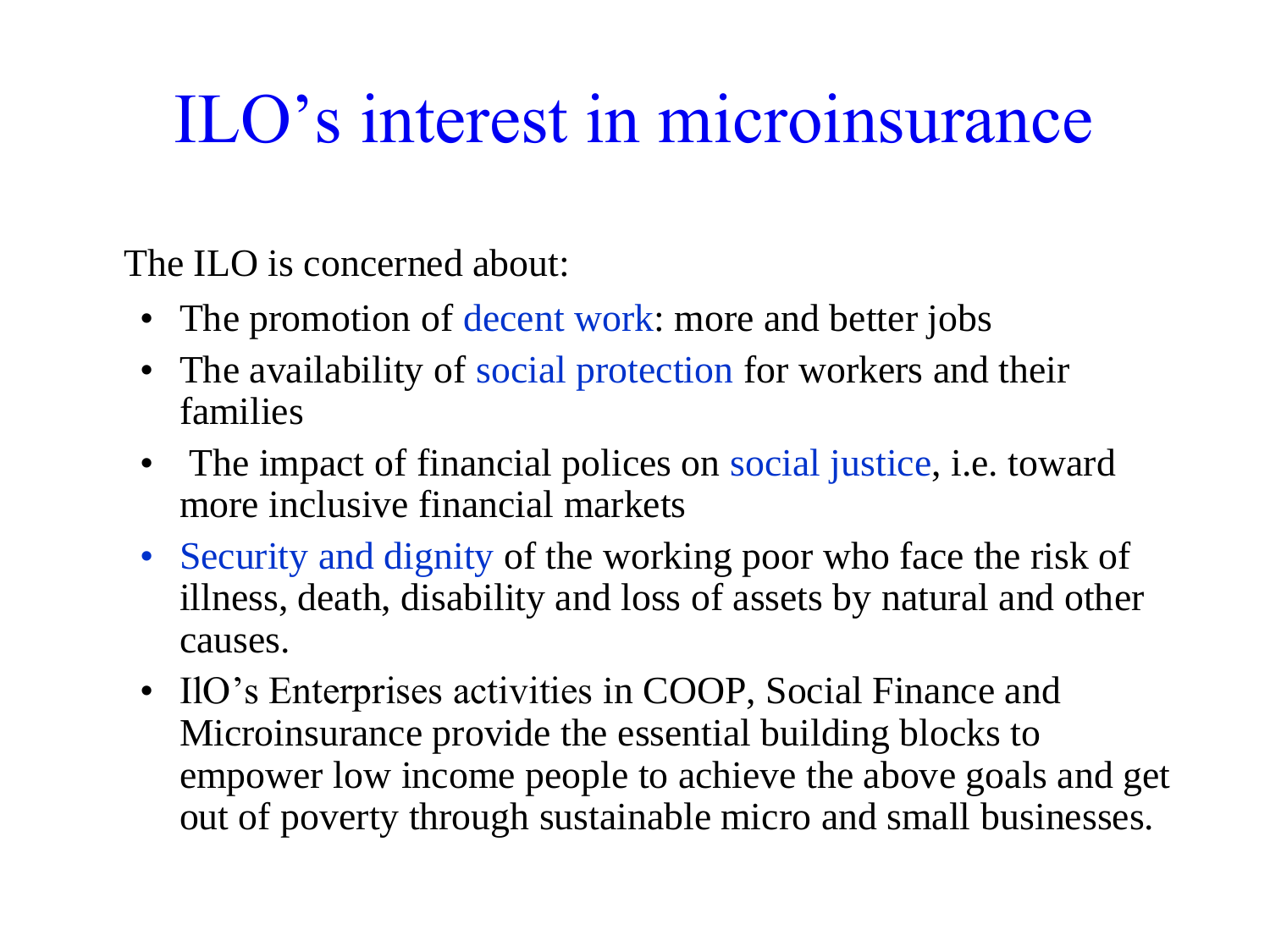## Risks faced by the poor

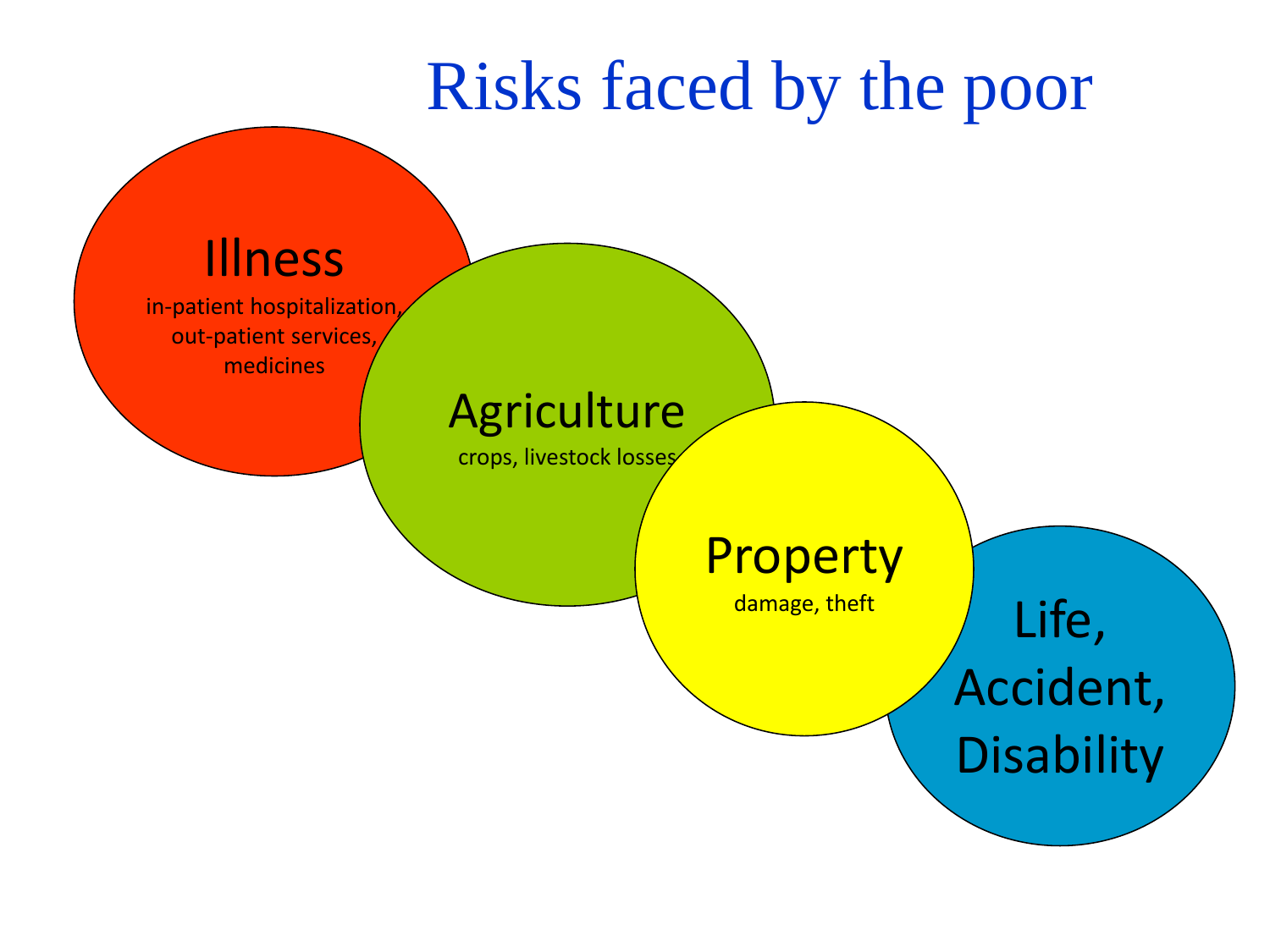#### Microinsurance action plan for Africa

- Advocating the inclusion of microinsurance in the national financial inclusion agenda
- Assisting insurance regulators in establishing adequate microinsurance regulation, supervisory capacity, training of staff, etc.
- Training MFIs, Co-ops and Labour Unions to better understand, plan and implement microinsurance for their members
- Providing technical assistance in product development, distribution channels and consumer education
- Data and IT solutions adapted to the low income segment
- Setting key performance indicators for microinsurance in the national context
- Partnerships and experience sharing actively undertaken in Senegal, Ghana, Nigeria, Kenya, Zambia, Tanzania and Mozambique.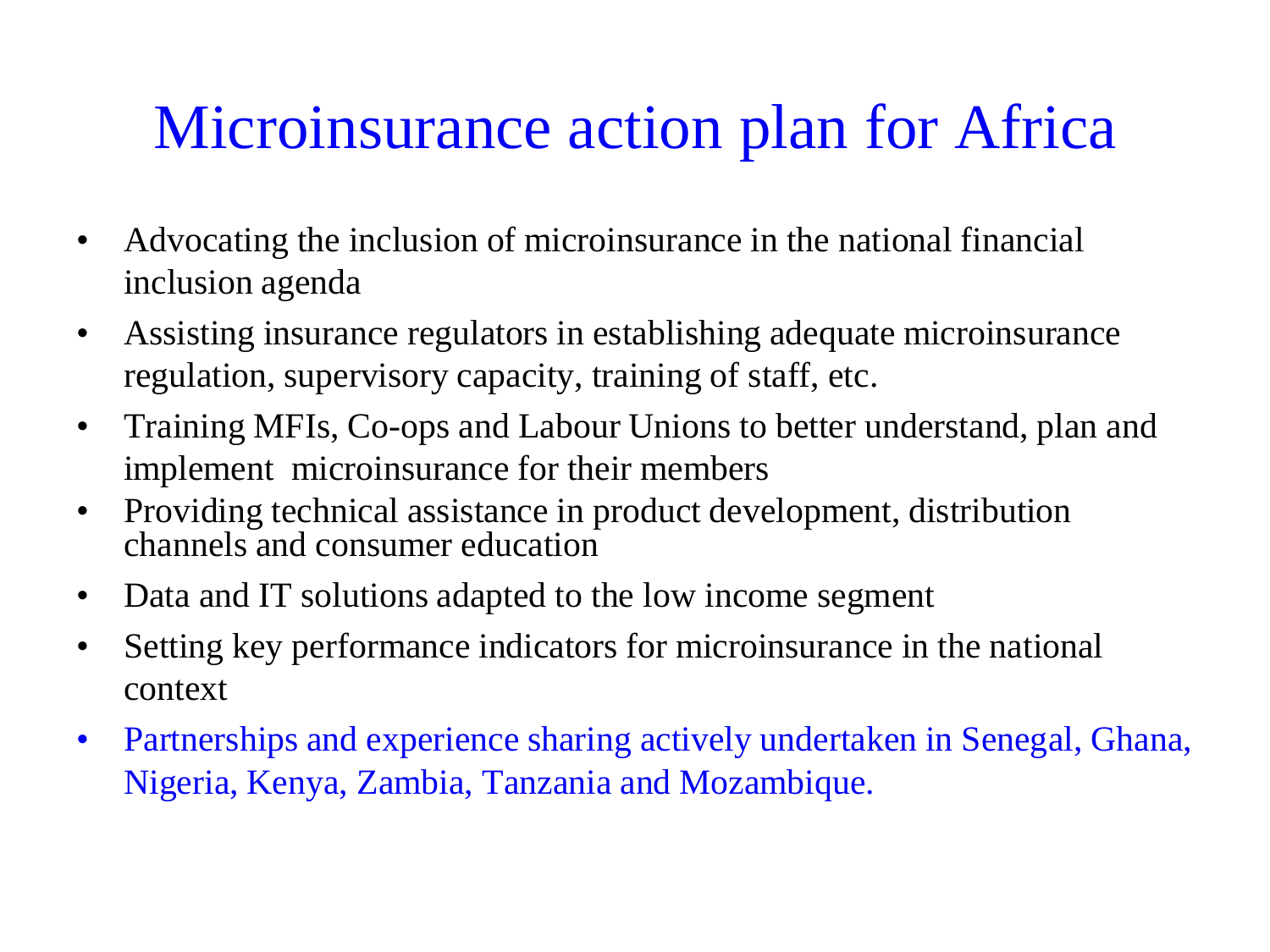#### Microinsurance activities in Ethiopia

- Training the Confederation of Ethiopian Trade Unions to form viable financial cooperatives providing savings, credit and insurance;
- Supporting Fed Co-op Agency to strengthen its regulatory and market development capacity for urban and rural co-ops; working with rural coop unions to help them manage better their members' insurance needs
- Working with microfinance institutions to provide better microinsurance value strengthening their savings and loans programmes.
- Providing TOT for insurers, MFIs, Co-ops and NGOs
- Introducing viable coop business models for women NGOs and prisons
- Creating partnership models for MFIs and Coops.
- Providing technical support to partners that provide rural agricultural insurance pilots for crop and livestock insurance
- To-date, a huge growth in numbers has been recorded: 4.1 million households accessing insurance and covering their financial risks; assuring the sustainability of a large number of MSE enterprises and households resulting in quality jobs.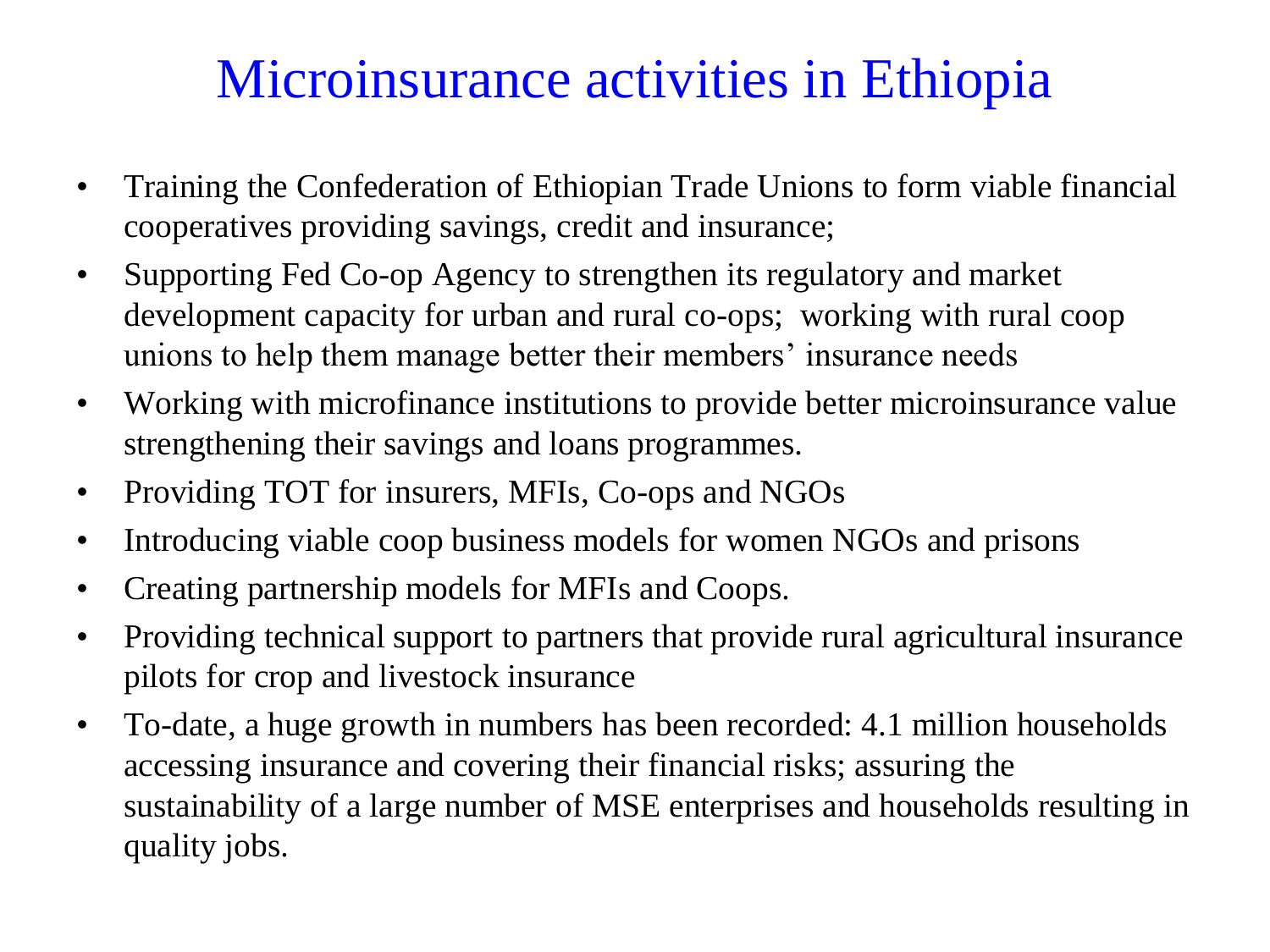#### Key performers providing microinsurance

| <b>Institution</b>                       | <b>Clients</b> |
|------------------------------------------|----------------|
| <b>DECSI</b> Microfinance Institution    | 800,000        |
| <b>ACSI</b> Microfinance Institution     | 1,700,000      |
| Oromia Microfinance Institution          | 730,000        |
| Buusa Gonofa microfinance Institution    | 180,000        |
| Wosasa Microfinance Institution          | 110,000        |
| Peace Microfinance Institution           | 42,000         |
| <b>WISE Women Coops</b>                  | 12,000         |
| EthioLife, Oromia Insurance Co and Nyala | 90,0000        |
| <b>Mekelle Prison Coops</b>              | 1,600          |
| Lidet Co-op Union                        | 115,000        |
| Seloda Co-opUnion                        | 12,500         |
| Adama Co-op Union                        | 33,000         |
| Other co-ops and MFIs                    | 300,000        |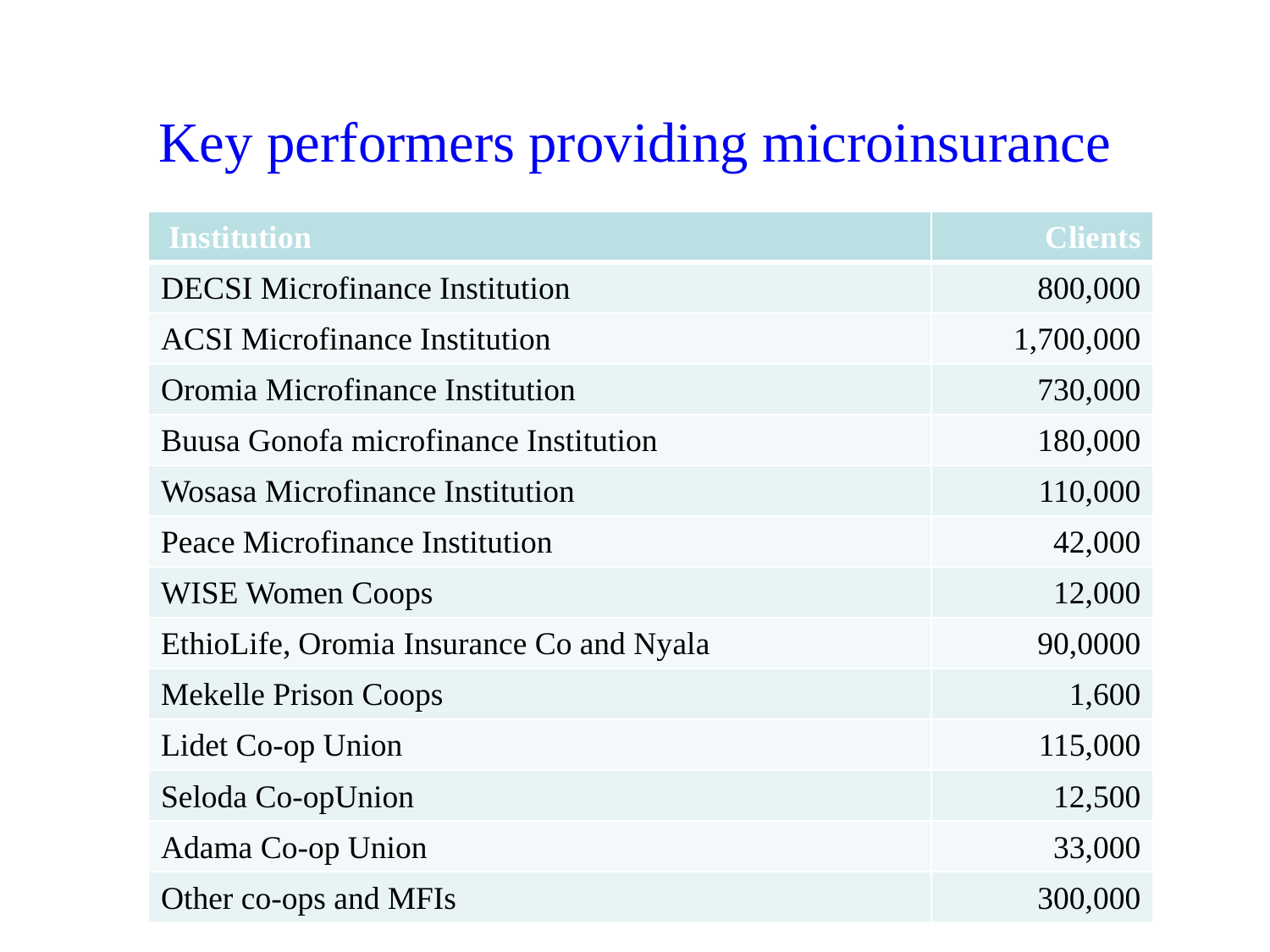## DECSI Microfinance Institution

- 800,000 savers, 580,000 borrowers, 55% of which are women and youth; 30,000 children under 18;
- supports close to 600,000 SME businesses including coops, half a million new jobs. A real champion in youth employment.
- Finances 60% of loans from savings mobilized.
- All clients are provided with microinsurance.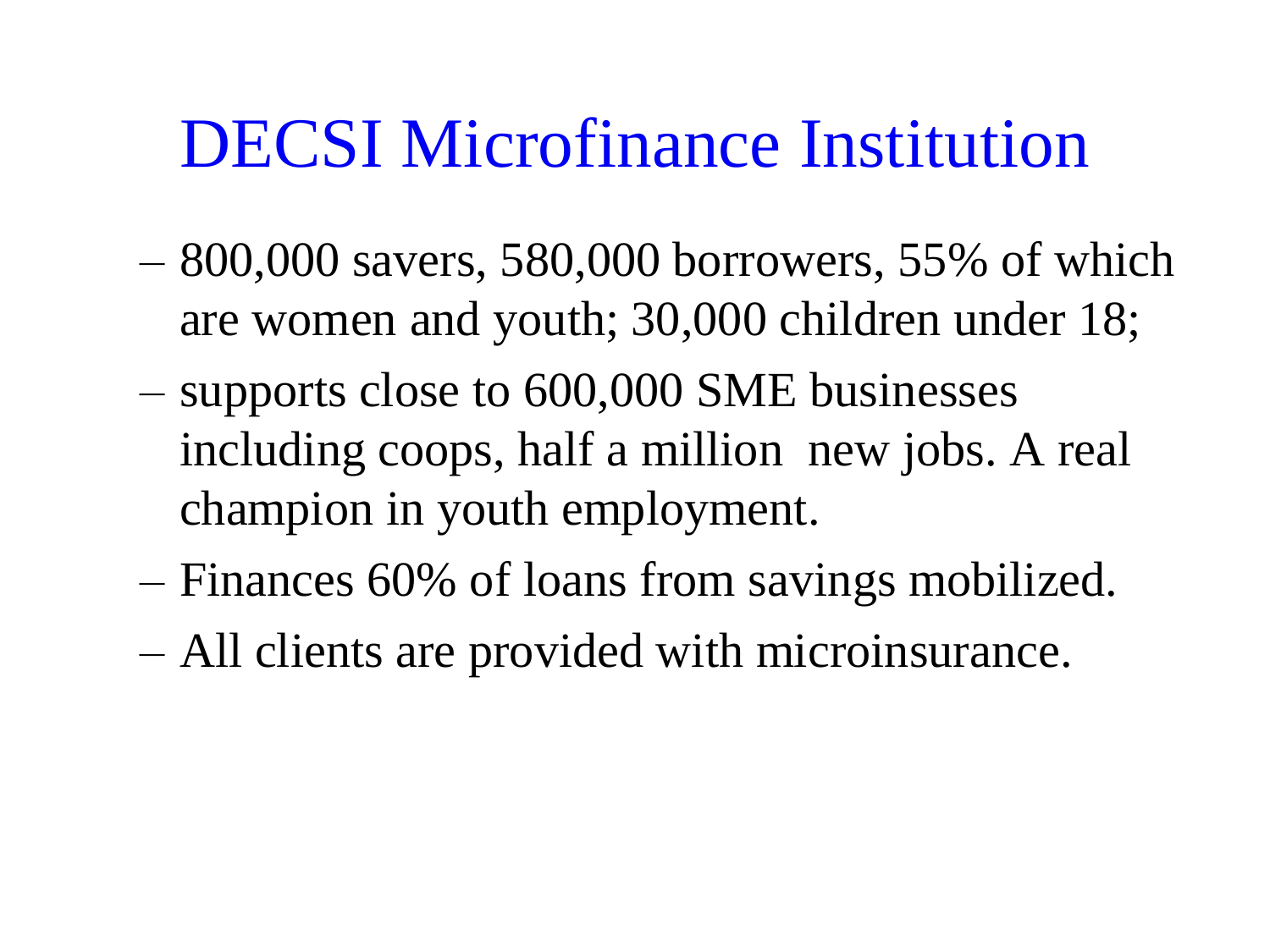## Mekelle Prison Cooperatives

- The prison accommodates 2,000 prison inmates, 600 women among them, imprisoned for petty crimes arising from poverty.
- Regional government had made policy decisions to introduce producer coops in prisons with limited financial inclusion programme.
- We introduced coop management, financial education, a variety of improved skills training that helped them to establish active Co-op businesses in prison. Currently 31 coops provide decent work and skills. The prison businesses are run profitably.
- Dedebit Microfinance partnered with us, providing badly needed working capital. The coops repay their debts on time, and Dedebit has opened a branch within the prison walls.
- Prisoners are net savers, with good balances and many make remittances to support their family in towns and villages. They are insured for death, accident and disability; and asset insurance will soon be introduced.
- The prison is a work place where prisoners acquire skills, produce quality products and retain the profits. Prison businesses include wood and metal works, bakery and food processing, embroidery, weaving, electrical and plumbing, livestock fattening, cobble stone and hollow blocks production, hair styling and merchandising.
- Freed inmates run their own businesses or have found employment with the skills they have acquired in prison.
- Training for prison officers both locally and internationally in prison management, conflict resolution, negotiation and communication. They have also established a prison officers coop!
- Exchange visits with South African prison services provided lessons that are superior to prison business initiatives in South Africa where the profits are not shared with inmates.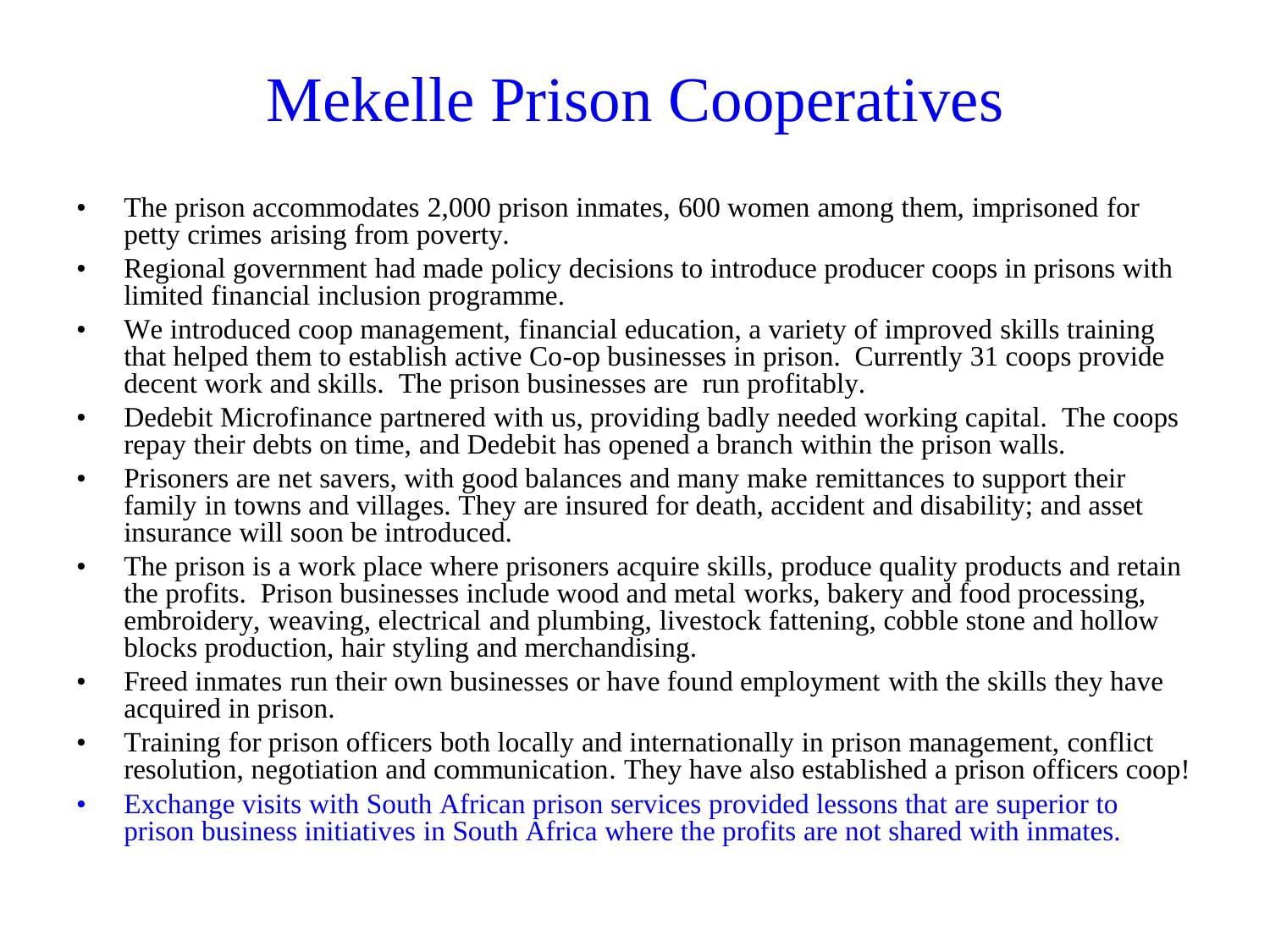#### WISE (Organisation for Women in Self-Employment)

WISE is an umbrella NGO for 12,000+ self-employed women, 10,000 are organised under producer, marketing and SACCO coops. ILO provided:

- Co-op management and business skills training, financial education, microinsurance
- Knowledge sharing with sister NGOs and training institutions in India and Kenya, as well as with regional women groups from different parts of Ethiopia.
- Capacity building of WISE Co-ops through improved IT and reporting (coop accounts are produced weekly, accurately, the first in the country).
- We contributed innovation grants for women entrepreneurs that introduce successful ideas that create sustainable businesses.
- Co-op members are very successful, some of these businesses run schools, food retail chains, clothing stores, and many more. Some have created jobs for more than 50 employees.
- These Co-ops provide training for other women groups coming from all parts of the country; and could be useful partners for other ILO activities.
- It is the most visited women Co-op/NGO in town, with practically half a dozen donors partnering with WISE.
- Management development and exposure visits for senior staff of WISE to India and Kenya provided opportunities for cross learning.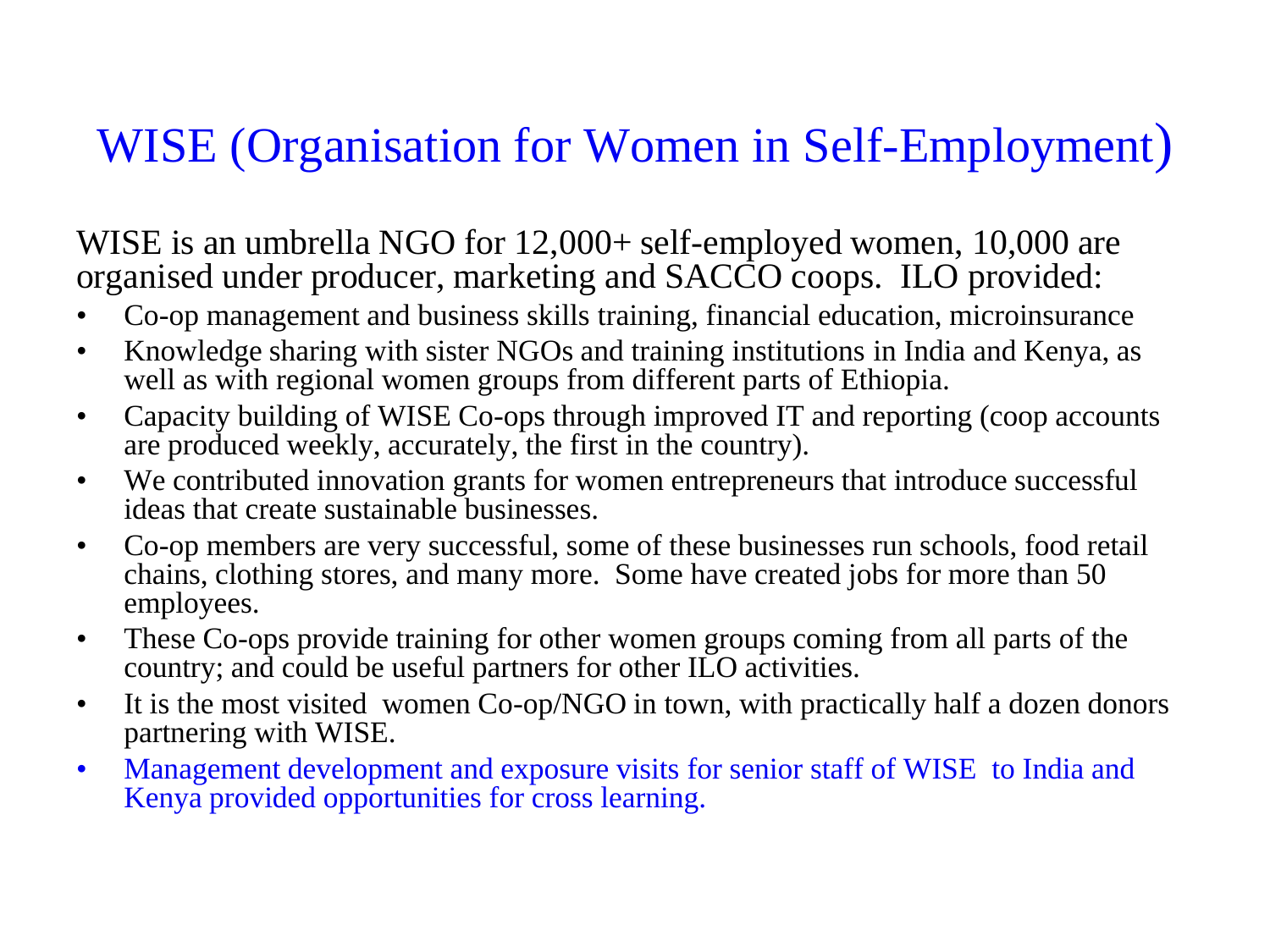# WISE special features

- Private women-only NGO, run sustainably
- Members come from all walks of life and from all educational levels, mostly with no prior access to education
- Co-op members benefit from basic education, financial literacy, skills and coop management training
- They have created an active and vibrant network of marketing and commodity exchanges, knowledge sharing and community support. The WISE CO-OP weekly bazar facilitates exchange products and services, learn from successful innovative business practices and attend leadership and motivational sessions.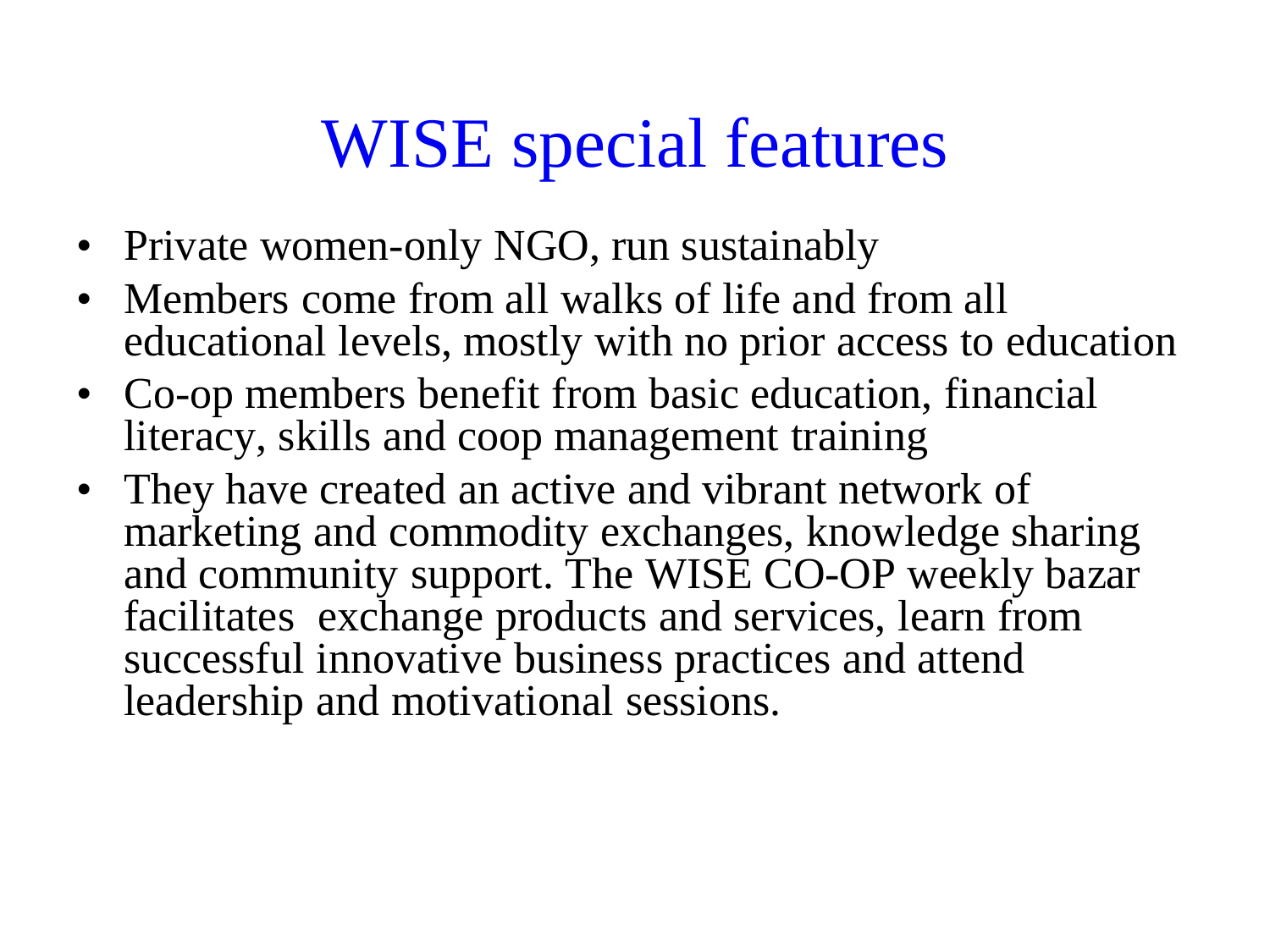#### Lidet Farmers CO-OP Union

- Lidet CO-OP Union has 115,000 members, all rural farmers in Amhara region of Ethiopia. The Union provides production, marketing and financial services to its members. Insurance was introduced in early 2014 with the help of the ILO. We have provided coop management and insurance training to 11 Union employees and over 100 coop leaders. The Union provides higher level financial services to its coops. Before the introduction of microinsurance services, the coops had very volatile savings accounts where members withdrew their savings whenever economic shocks occurred. They also had failures in collection of repayments whenever a borrower had family and business crisis. With the introduction of a voluntary microinsurance scheme where at lease 90% of members have joined, the insurance cover provides:
- Credit Life, Accident and Disability insurance cover for the amount borrowed, covering the borrower and spouse, if married;
- Funeral cover, a flat amount of Birr 1,500 covering the borrower and spouse, if married.
- Asset and limited health insurance will be introduce in 2015. Agricultural insurance covering crops and livestock is being introduced in collaboration with commercial insurers.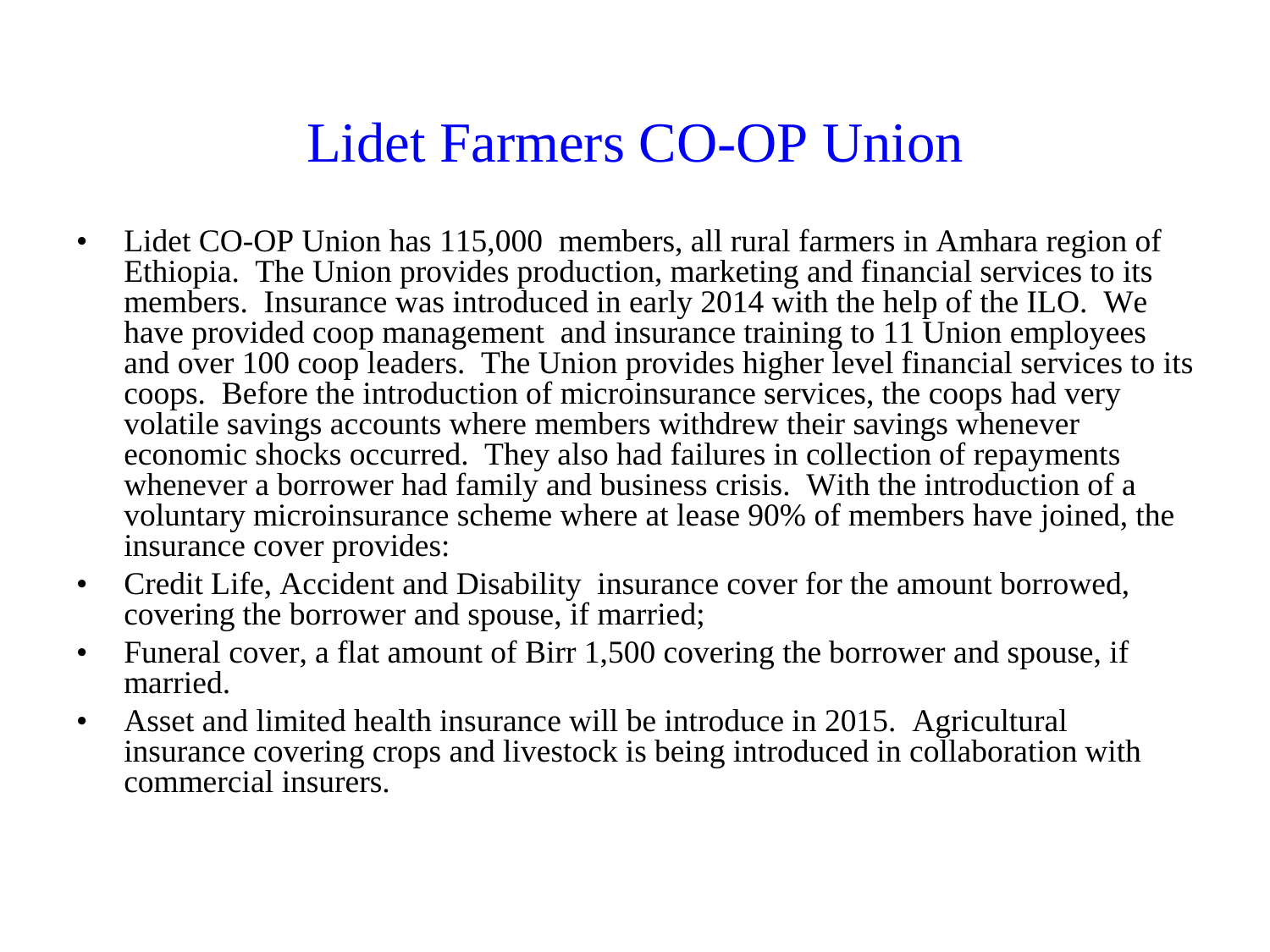# Addis Microinsurance Company

- The company was set up in mid-2014
- Shareholders are Co-ops, trade unions, community savings associations, funeral societies, MSEs and women and youth NGOs, formalizing traditional insurance schemes with cost efficient services
- They have a membership base of 480,000 individuals.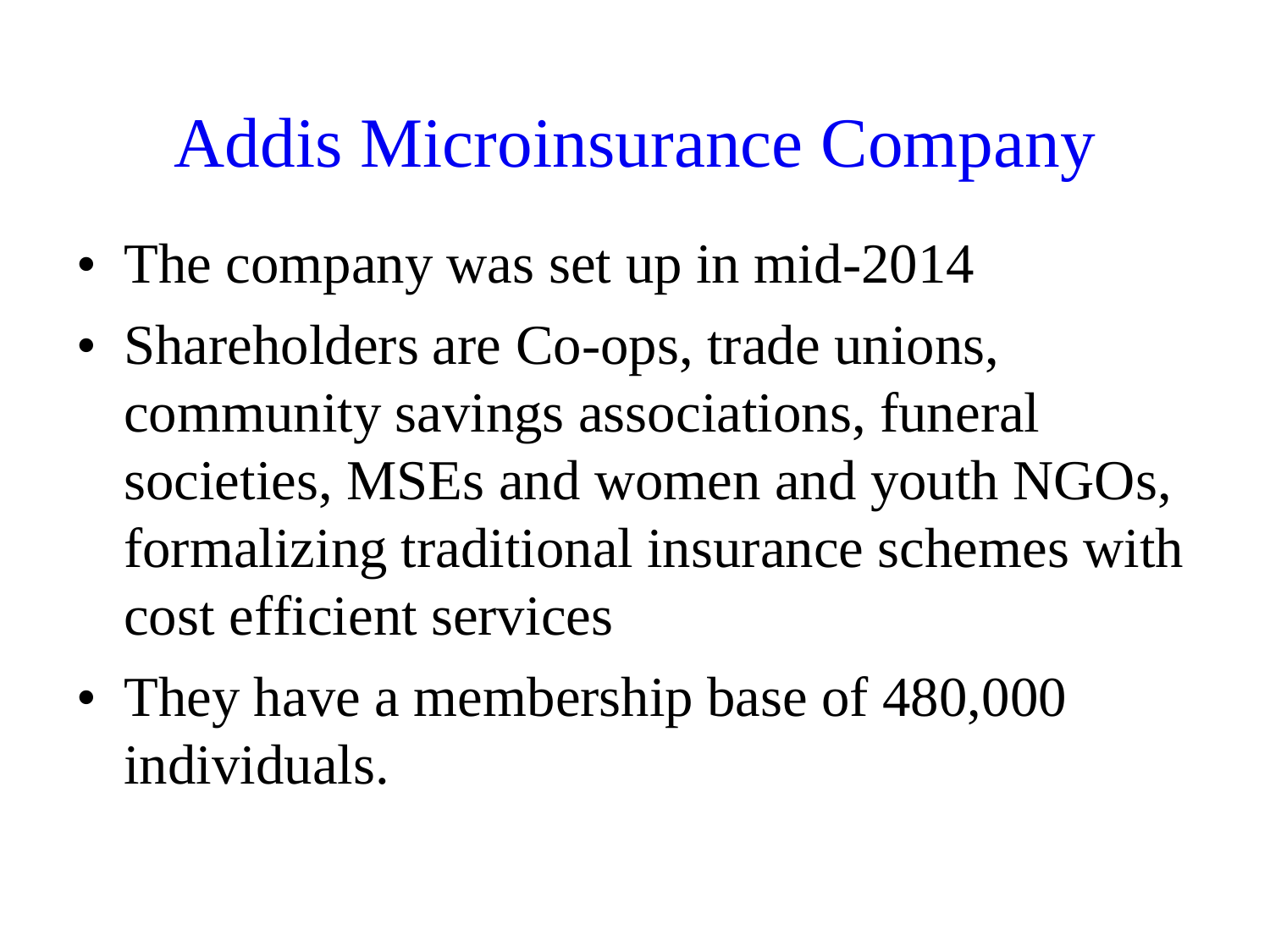## Microinsurance – 5-year results

- Microinsurance is being rolled out to 11,000 rural SACCOs, currently serving 2.7 million farmers; Under the RUFIP II complementary project the number is expected to reach 6.9 million farmers (RUFIP document); Women and youth are the focus of the programme. We contribute the essential elements for microinsurance and financial education.
- 32 MFIs with 3.1 million clients, all high achievers, many employing a large number of youth and women. We provide microinsurance product development and training.
- As mainstream insurers are not keen to support the low income market, we have created linkages for SACCOs with 4 insurance companies that provide full insurance services.
- A specialist private microinsurance company has been set up with shareholders coming from Producer coops and SACCOs, trade unions, NGOs, traditional savings and loans associations and funeral societies.
- Financial aid alone does not reduce poverty. There is need for national policy, building institutional capacity, advocacy, financial education, financial inclusion, working with regulators and PPP. We work within the political economy framework of the country, and have good collaboration with MOFED, NBE FCA and CETU.
- Our work with WISE, Mekelle Prison, Workers Confederation and others contributes to creation of real, sustainable and successful businesses and job opportunities that help to reduce crime and create a healthy social environment.
- We have achieved scale and efficiency in providing insurance services to hitherto un-served low income businesses at affordable cost, exchanging experiences with a number of countries in sub-Saharan Africa and positioning microinsurance in national financial inclusion programmes..
- The Microinsurance Innovation Facility provides knowledge through the exchange of good practices and lessons learned between countries through its online platform to over 3,000 stakeholders.